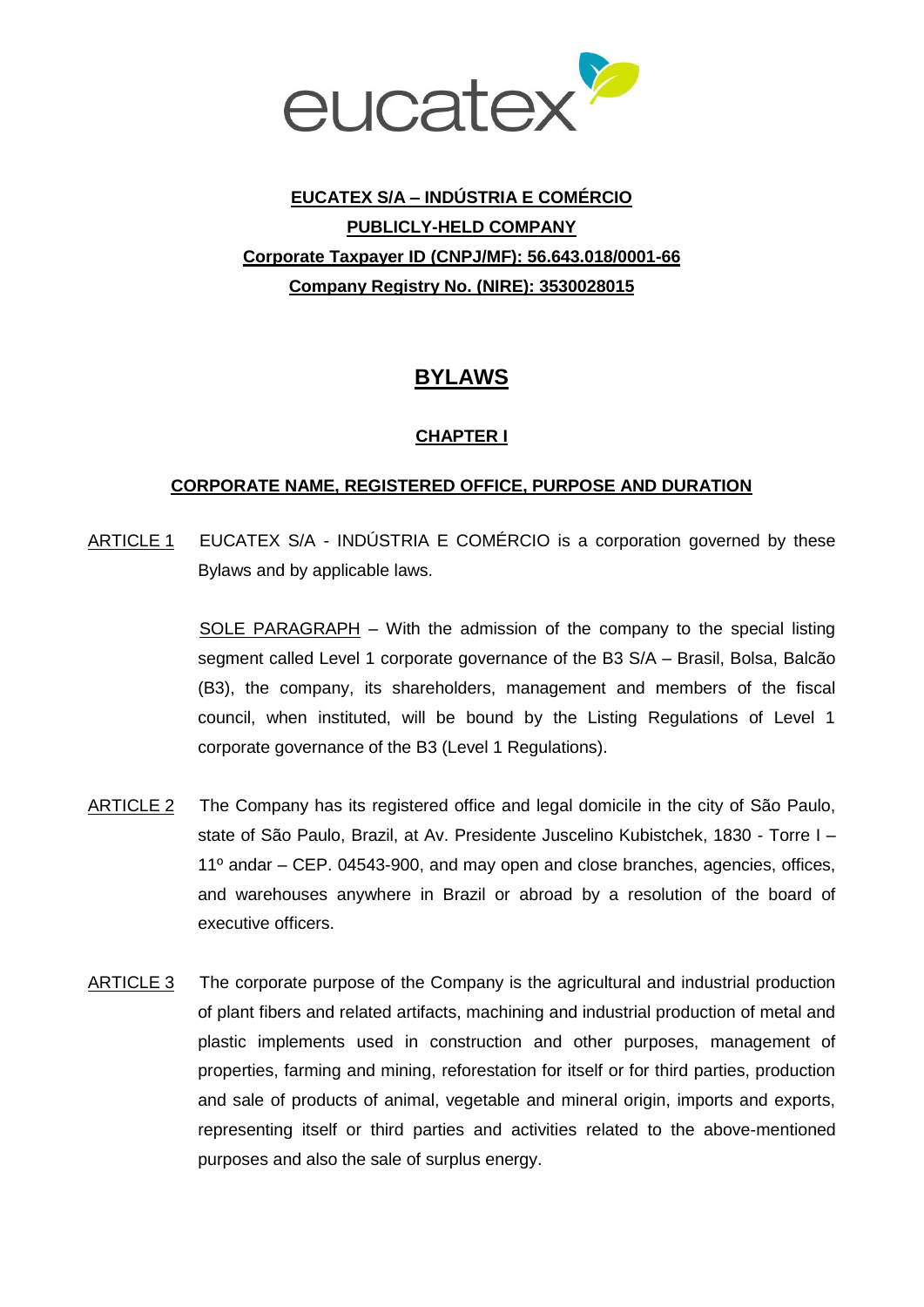

SOLE PARAGRAPH – A sociedade poderá participar de outras empresas, na qualidade de quotista ou acionista.

ARTICLE 4 The Company may hold interest in other companies as a shareholder.

### **CHAPTER II**

### **CAPITAL STOCK AND SHARES**

ARTICLE 5 The Capital Stock is eight hundred fifty-one million, nine hundred forty thousand, nine hundred twenty-eight reais and eight centavos (R\$851,940,928.08), divided into ninety-two million, six hundred nineteen thousand, two hundred fifty-six (92,619,256) registered book-entry shares with no par value, of which: a) thirty-one million, two hundred fifty-seven thousand, seven hundred (31,257,700) are common shares and b) sixty-one million, three hundred sixty-one thousand, five hundred fiftysix (61,361,556) are preferred shares."

PARAGRAPH 1 – Each type and class of shares will have its own numbering.

PARAGRAPH 2 - The shares will be book-entry, without the issue of certificates, and will be held in trust accounts on behalf of their holders, at an authorized financial institution chosen by the Company.

ARTICLE 6 The Company is authorized to increase its capital stock, by a resolution of the board of directors and regardless of any amendment to the Bylaws, to up to one billion, two hundred million (1,200,000,000) shares through the issue of four hundred million (400,000,000) common shares and eight hundred million (800,000,000) preferred shares.

PARAGRAPH 1 – The authorized capital of the Company can be altered only by a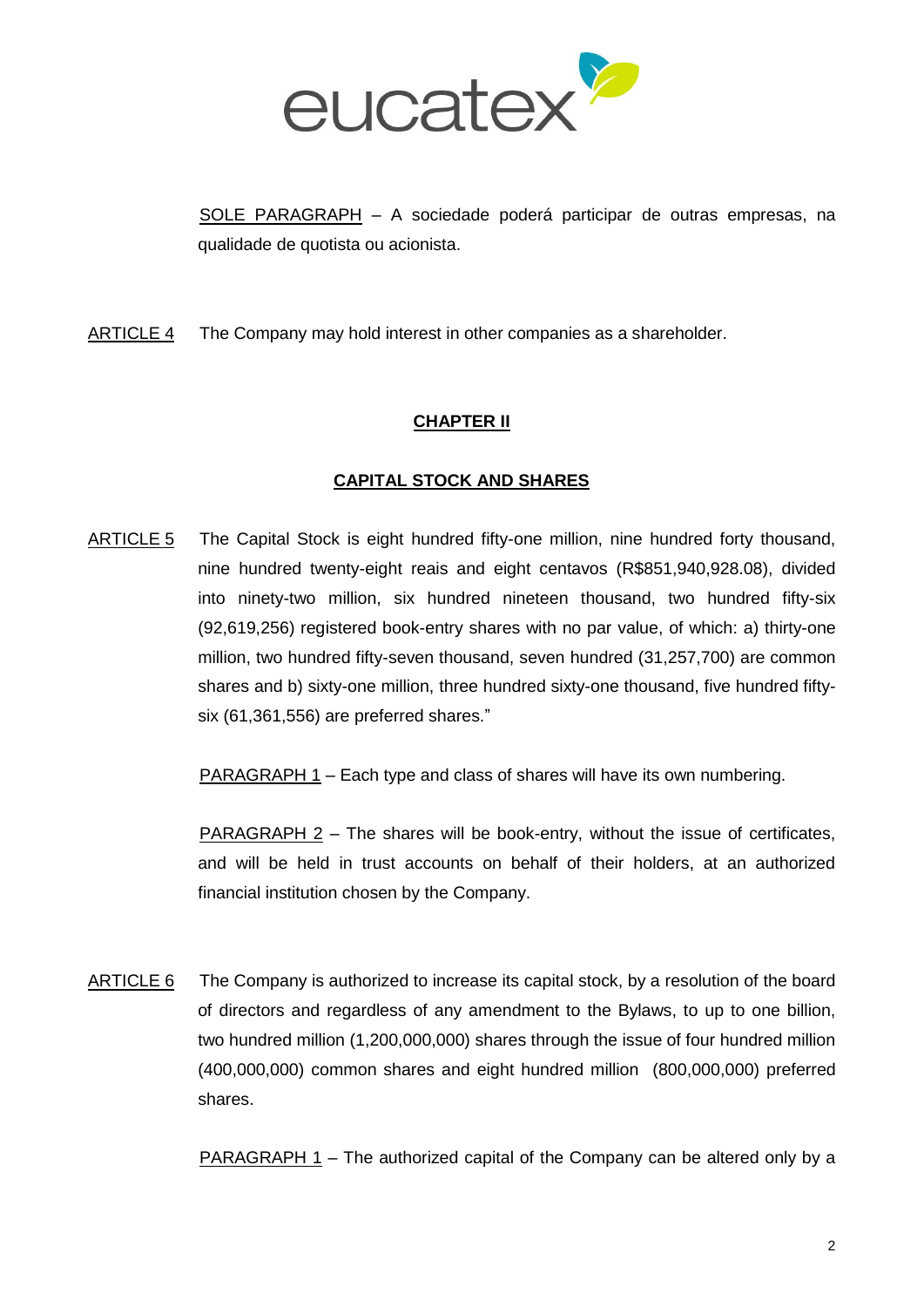

resolution of the shareholders meeting.

PARAGRAPH 2 – Within the authorized capital and according to the plan approved by the shareholders meeting, the Company may grant stock options to its managers or employees, or to individual service providers, using shares held in treasury or through the issue of new shares, without any preemptive rights for shareholders.

- ARTICLE 7 Each common share entitles its holder to one vote at shareholders meetings.
- ARTICLE 8 The preferred shares will not have voting rights and will have the following advantages and preferences:
	- a) right to receive dividends of at least ten percent (10%) higher than those attributed to common shares;
	- b) priority in the event of any declaration of dividends in excess of the mandatory dividend envisaged in article 9 of these Bylaws;
	- c) priority in the reimbursement of capital in the event of liquidation of the Company;
	- d) share, on equal terms, in the distribution of bonus shares arising from the capitalization of reserves or profits in suspense.
- ARTICLE 9 All the shares are assured of mandatory dividend of not lower than twenty-five (25%) percent of the net income adjusted in accordance with article 202 of Federal Law 6,404/76, subject to the advantages and preferences established in these Bylaws.
- ARTICLE 10 Non-payment of dividends in three consecutive fiscal years will give preferred shares the right to vote, which shall continue until the shareholders meeting that approves the payment of dividends to such shares.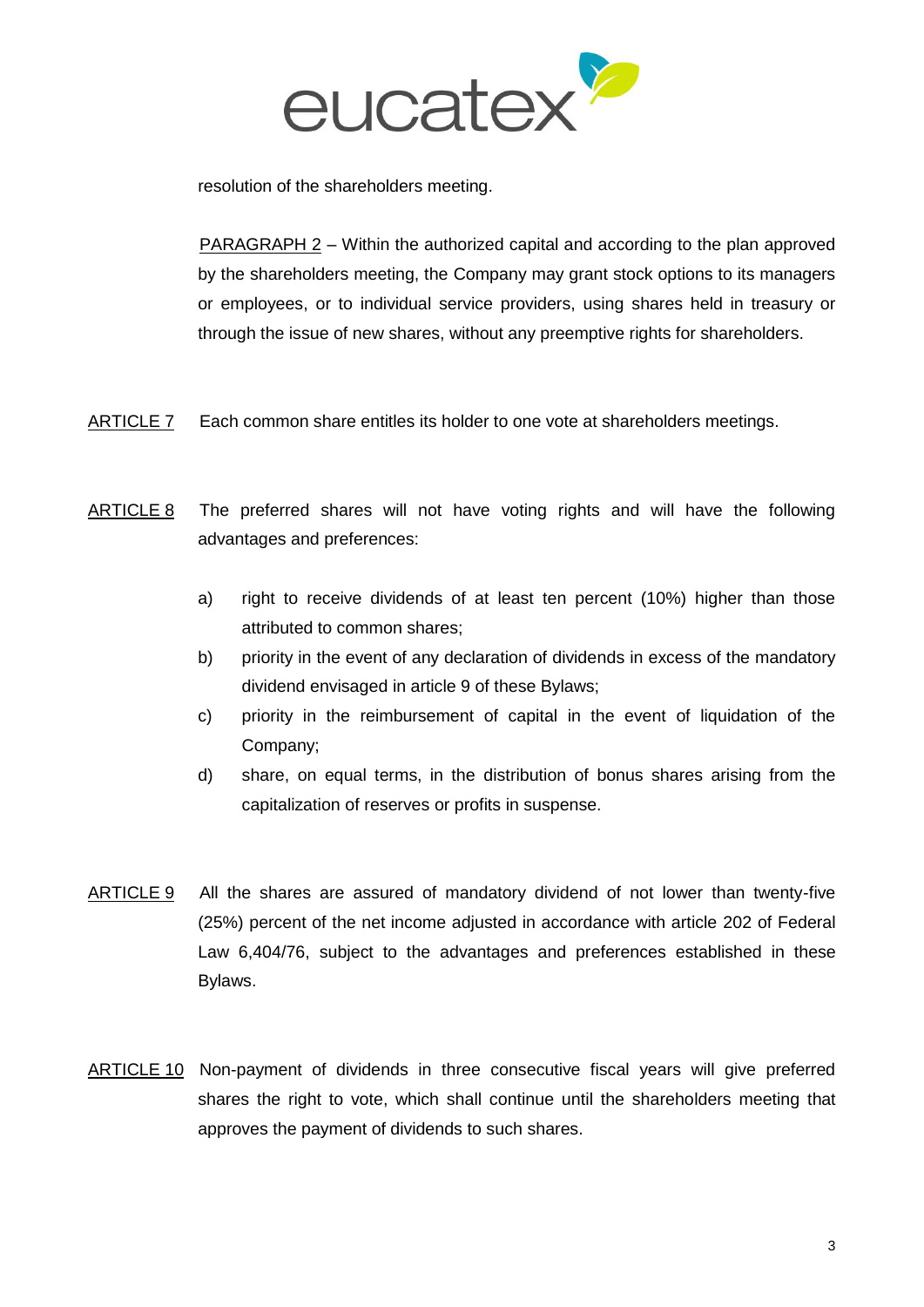

ARTICLE 11 Within the authorized capital, the board of directors may approve the issue of shares and/or subscription warrants or propose to the shareholders meeting, the issuance of convertible debentures, without any preemptive rights, as envisaged in article 172 of Federal Law 6404/76.

> SOLE PARAGRAPH – Except as envisaged in the head paragraph of this article, shareholders will have preference, in proportion to the respective shareholdings, to subscribe to any capital increase in the Company, which will be exercised by them in accordance with applicable law.

### **CHAPTER III**

#### **SHAREHOLDERS MEETINGS**

- ARTICLE 12 The shareholders meeting is the meeting of shareholders, who may attend it personally or through proxies duly constituted according to law, to decide and vote on matters of interest to the Company.
- ARTICLE 13 The annual shareholders meeting will have the duties laid down in law and will be held in the first four months after the end of the fiscal year.

PARAGRAPH 1 – Sempre que necessário a Assembleia Geral poderá ser instalada em caráter extraordinário, podendo ser realizada concomitantemente com a Assembleia Geral Ordinária.

PARAGRAPH 2 – The call for the meeting will be made by the chairman of the board of directors through publication of call notices in accordance with law.

ARTICLE 14 The shareholders meeting will be held and presided over by the chairman of the board of directors or, in his absence, by the vice chairman or any of the members of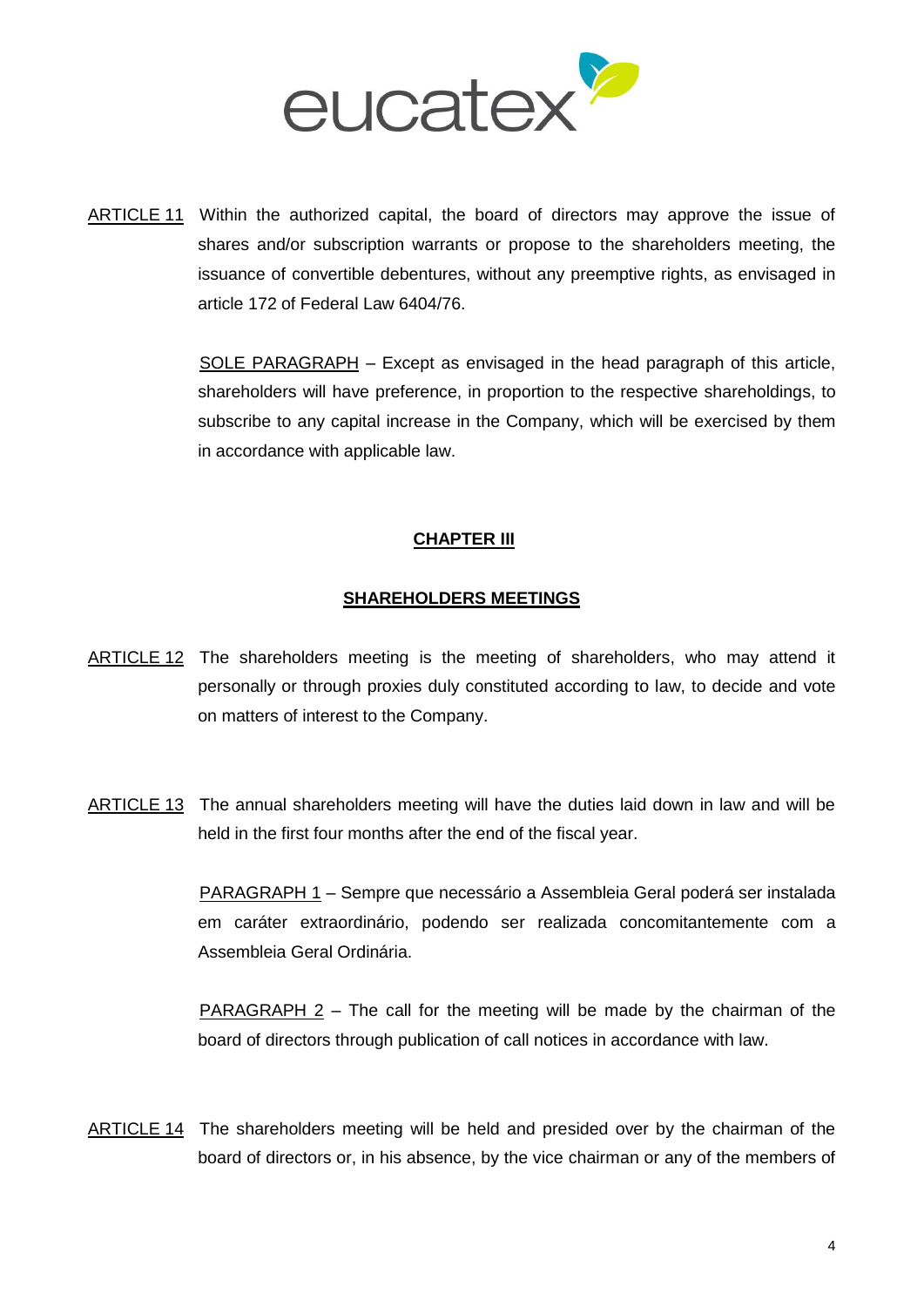

the board of directors or, in the absence of all members, by a person indicated by the majority of shareholders present at the shareholders meeting. The chairman of the shareholders meeting will invite one from those present to act as his secretary.

ARTICLE 15 Holders of registered shares who submit proof of their inclusion in the shareholders register held by the stock transfer agent of the Company will be entitled to vote.

### **CHAPTER IV**

#### **MANAGEMENT**

ARTICLE 16 The Company will be managed by a board of directors and a board of executive officers, elected in accordance with law and these Bylaws.

> PARAGRAPH 1 – The shareholders meeting will fix the overall annual compensation of the members of the board of directors, the board of executive officers and the fiscal council, if instituted.

> PARAGRAPH 2 – The directors and executive officers will take office after signing the instrument of investiture in the Book of Minutes of the Board of Directors or Board of Executive Officers, as applicable, subject to prior signature of the Instrument of Consent of Managers envisaged in Regulations of Level 1 corporate governance of the B3, as well as compliance with applicable legal requirements.

> PARAGRAPH 3 - The term of office of directors and executive officers will last until their respective successors take office.

> PARAGRAPH 4 – Minutes of meetings of the board of directors and the board of executive officers will be drawn up in the appropriate records, and will be signed by the directors and executive officers present, as applicable.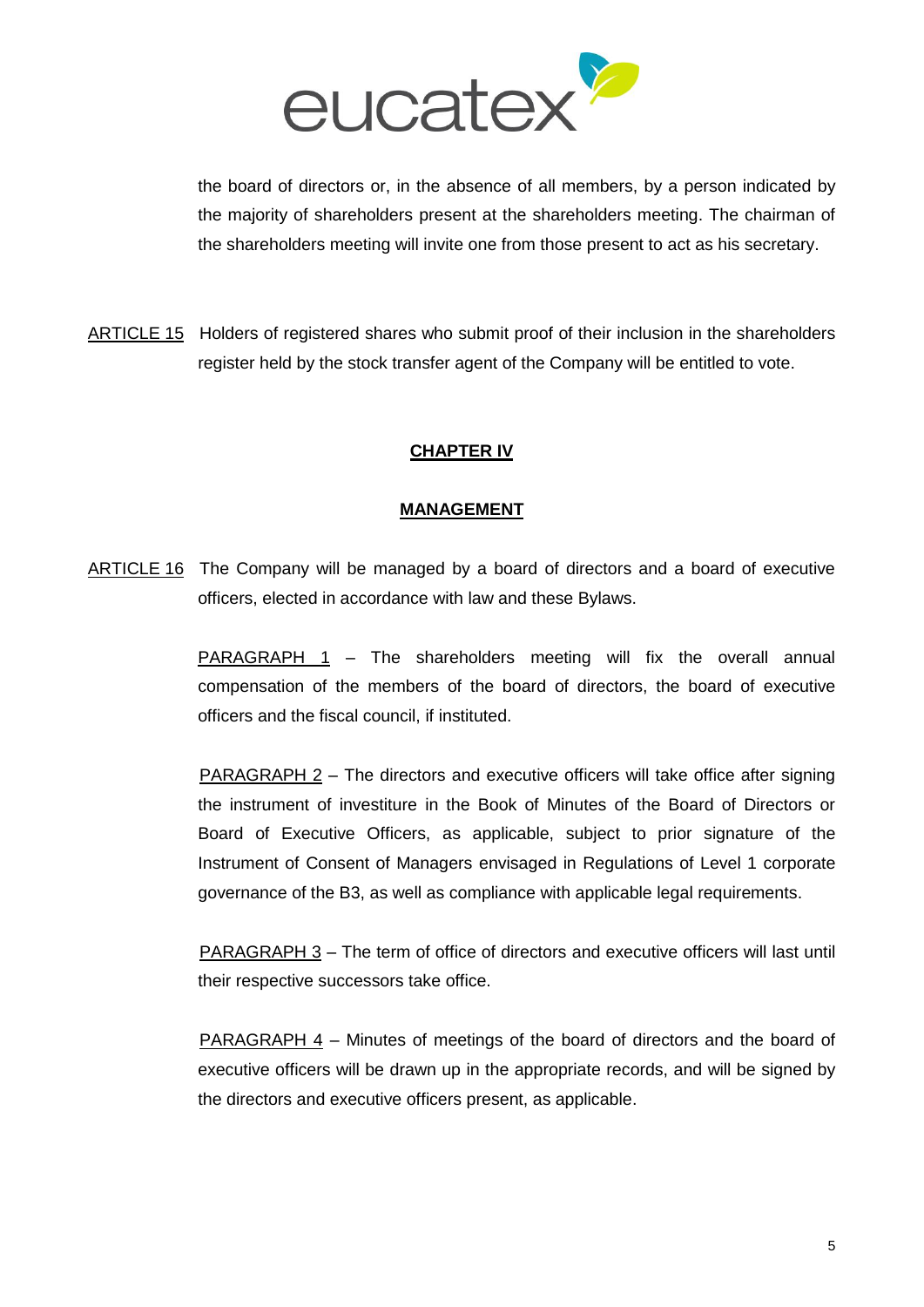

ARTICLE 17 The board of directors will consist of at least three and not more than nine members, whether or not resident in Brazil, elected by the shareholders meeting, which will also designate its chairman and vice chairman, for a unified term of two (2) years, with the possibility of reelection.

> PARAGRAPH 1 – The chairman will be replaced in his absence or impediment by the vice chairman and, in the absence or impediment of both, by a director designated by the board of directors from among its members.

> PARAGRAPH 2 – If any seat on the board of directors becomes vacant due to absence or impediment, the vacancy may, at the discretion of the board of directors, be left as is if the number of remaining directors meets the minimum required by the Bylaws. However, if the majority of the seats become vacant, the shareholders meeting must be held to elect all the directors.

> PARAGRAPH 3 – The board of directors will be convened by its chairman through a letter with acknowledgement due, fax or email, at least two (2) business days in advance. It will ordinarily meet once a quarter and extraordinarily, the number of times as may be required.

> PARAGRAPH 4 – Decisions will be taken by the absolute majority votes of those present, provided more than half of the serving directors are present, and the minutes will be draw up in the Book of Minutes of Board of Directors Meetings. The directors can vote by letter, fax, email or proxy granted to another director. The chairman will have the casting vote.

> PARAGRAPH 5 – The meetings will be held, regardless of call notice, when all the directors are present.

> **PARAGRAPH 6** – Board meetings will be presided over by the chairman and, in his absence, by the vice chairman.

> **PARAGRAPH 7** – The positions of chairman of the board of directors and chief executive officer of the Company cannot be held by the same person except in case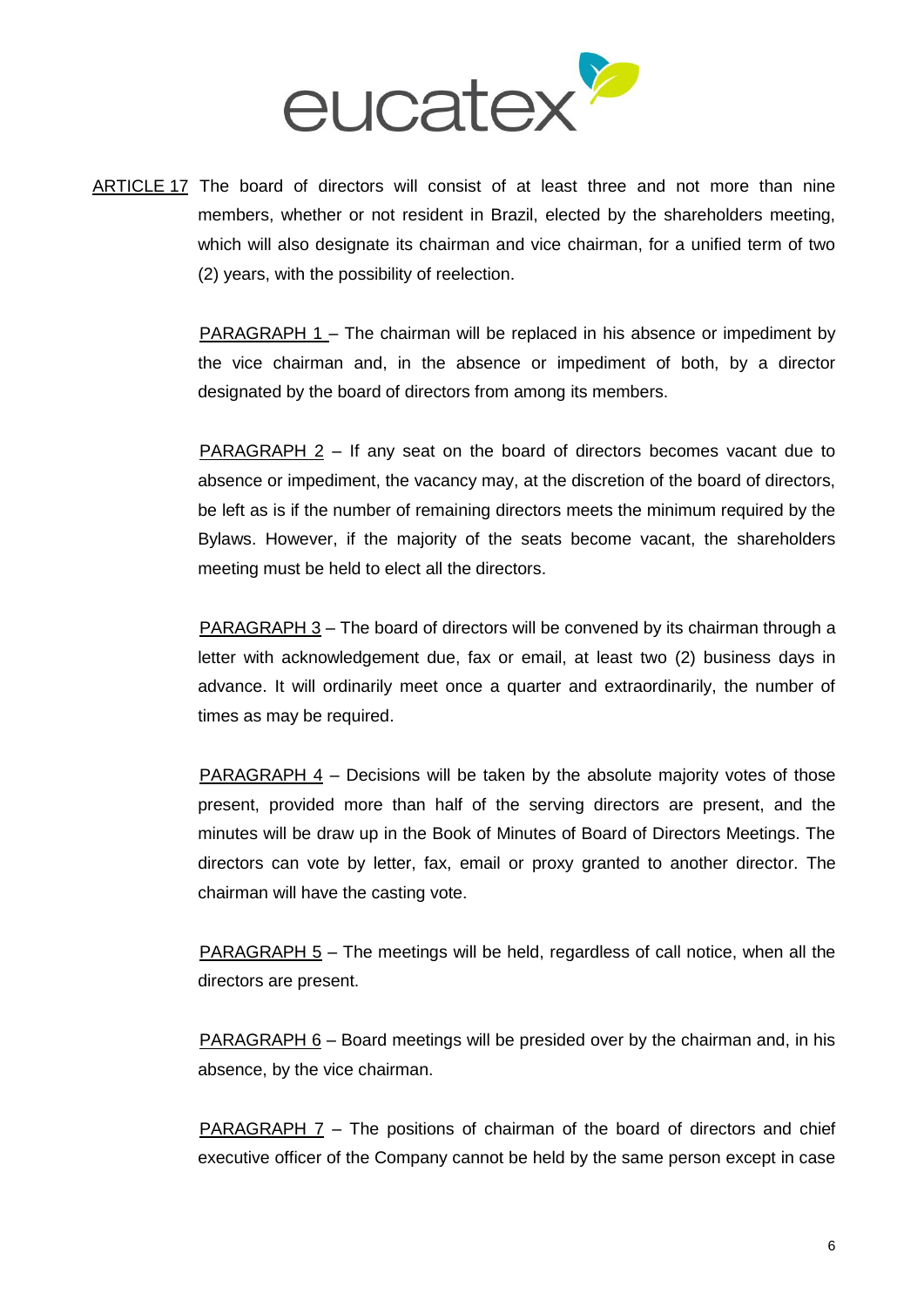

of vacancy, which should be specifically announced to the market and for which measures must be taken to fill the respective vacancies within one hundred eighty (180) days.

ARTICLE 18 Apart from those envisaged in these Bylaws or applicable law, the board of directors is vested with the following powers:

> I – Set the general business guidelines of the Company and its subsidiaries, establish the strategic objectives and direction, as well as examine and approve the annual and multiyear budgets of the Company;

> II – Elect and remove the executive officers of the Company and establish their duties, subject to these Bylaws;

> III – Supervise the management carried out by executive officers, the books and documents of the Company, request information about agreements signed or about to be signed, as well as any other acts;

> IV – Call the annual shareholders meeting at the appropriate moment or the extraordinary shareholders meeting when deemed necessary;

V – Provide opinion on the management report and accounts;

VI – Select and dismiss independent auditors;

VII – Authorize the Company to trade on its own shares, subject to the restrictions and limits established in applicable law and regulations.

VIII – Deliberate on the issue of shares of any type and class, and of subscription warrants, including without preemptive rights, up to the authorized capital, fixing the respective price and terms of issue and payment;

IX – Propose to the shareholders meeting, the issue of debentures, including without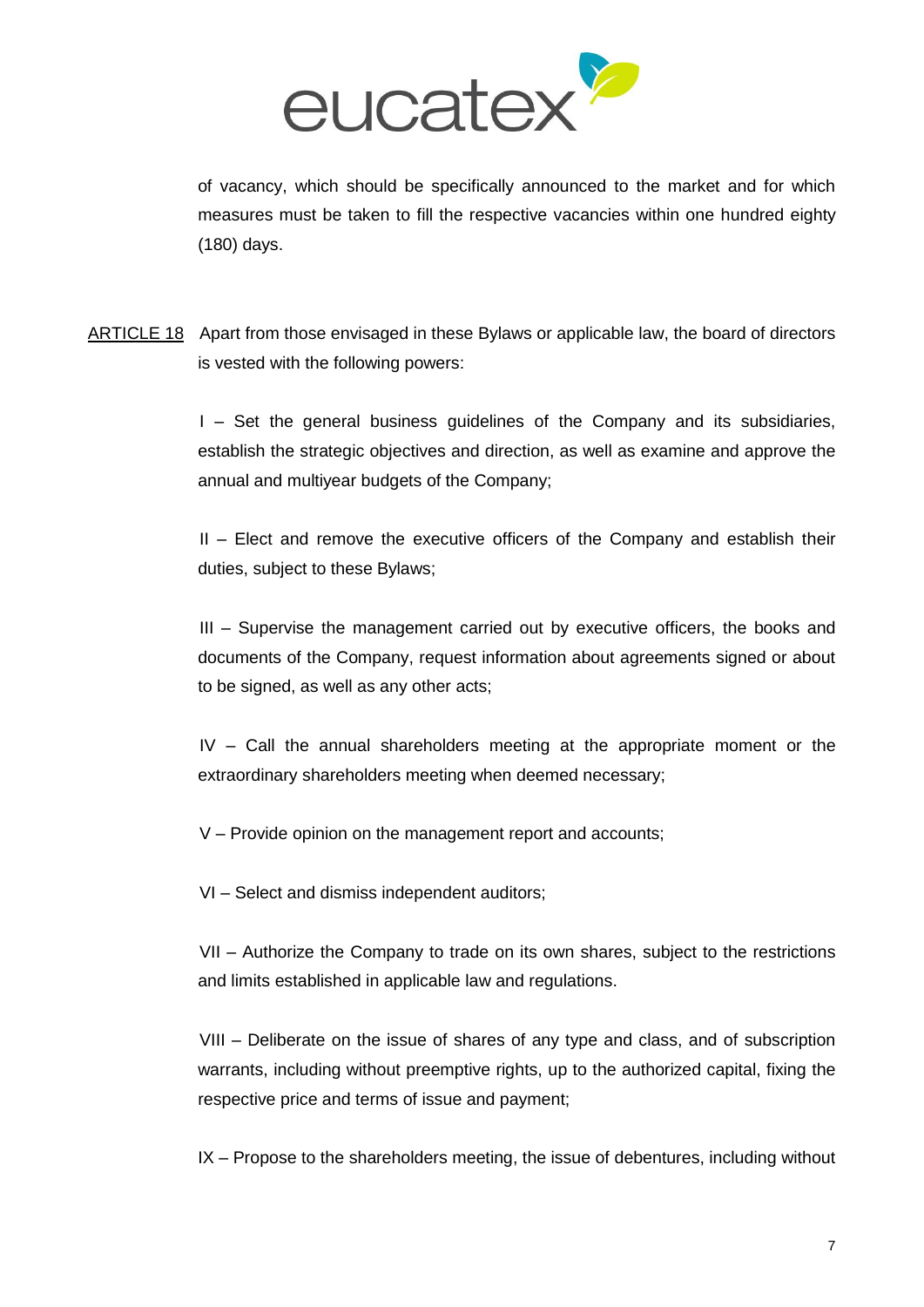

the preemptive rights, in accordance with article 172 of Federal Law 6,404/76;

X – Deliberate on the issue of commercial papers for public distribution in Brazil, in accordance with the regulations of the Brazilian Securities and Exchange Commission; and,

XI – Fix the overall annual compensation of the members of the board of directors, the board of executive officers and the fiscal council, if functioning, within the overall annual compensation approved by the shareholders meeting.

ARTICLE 19 The board of executive officers will consist of at least three (3) and not more than nine (9) members, as follows: one (1) Chief Executive Officer, one (1) General Executive Vice-President, one (1) Executive Vice-President and Investor Relations Officer, and other executive officers with no specific designation, whether or not shareholders, residents of Brazil, elected for a term of office of three (3) years, who may be reelected or removed from their positions at any time by the board of directors.

> SOLE PARAGRAPH - Each executive officer will receive a fixed monthly compensation, fringe benefits, representation fee and profit sharing as established by the shareholders' meeting, subject to law.

ARTICLE 20 The board of executive officers will meet when called by the Chief Executive Officer or General Executive Vice-President, or when called by half of the executive officers in office.

> PARAGRAPH 1 – The meetings will be held and presided over by the Chief Executive Officer or, in his absence, by the General Executive Vice-President.

> PARAGRAPH 2 – The quorum for holding meetings of the board of executive officers is the majority of its members in office, and all decisions will be taken by majority vote of those present, with the Chief Executive Officer holding the casting vote.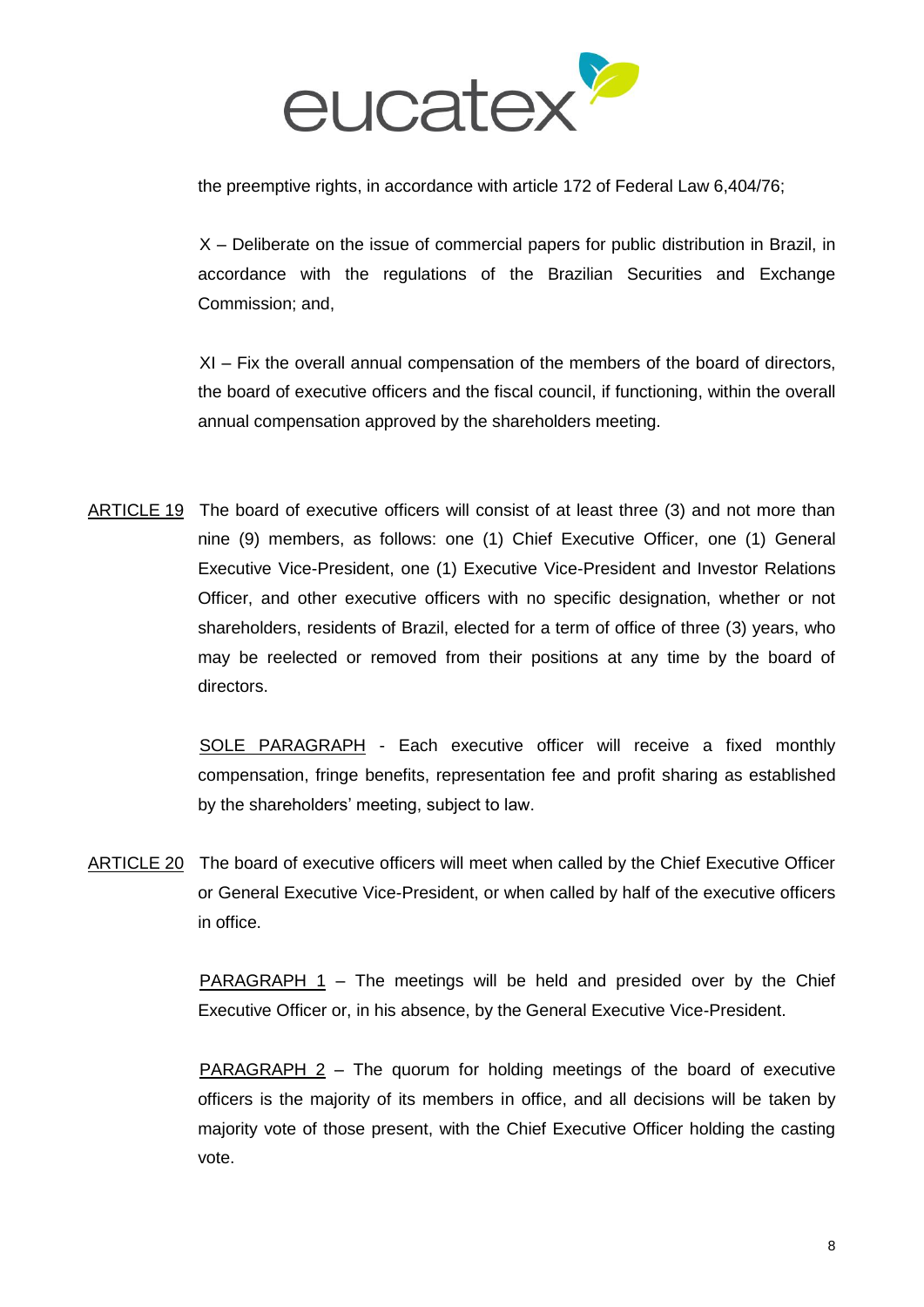

ARTICLE 21 The board of executive officers will have broad powers to administer and manage the corporate affairs, to carry out the acts and engage in all transactions related to the corporate purpose of the Company, and can open, transact and close bank accounts, take out loans, waive rights and arrive at settlements, furnish guarantees and sureties, acquire, pledge and, in any manner, encumber the assets of the Company, subject to the provisions in these Bylaws.

> SOLE PARAGRAPH – The acts or contracts that may lead to the sale of any permanent assets and the provision of guarantees to third-party obligations must first be submitted by the board of executive officers to the board of directors for approval, which shall decide upon their approval and record said decision in the minutes of the respective meeting. This provision shall not apply when in benefit of the Company itself, its subsidiaries or group companies.

- ARTICLE 22 The Chief Executive Officer or the General Executive Vice-President, or the Executive Vice-President and Investor Relations Officer will oversee, plan, coordinate, manage and steer the activities of the Company and other executive officers, as well as decide, as the last resort and within the scope of powers of the board of executive officers, on all matters of interest to the Company.
- ARTICLE 23 The Chief Executive Officer or the General Executive Vice-President alone, or the Executive Vice-President and Investor Relations Officer together with any one of these two executive officers, have the following powers: a) to represent the Company, as plaintiff or defendant, in or out of court, including with companies in which it holds interest, as well as before government authorities and governmentcontrolled companies at all spheres; b) to constitute, on behalf of the Company, powers of attorney to carry out any act that involves corporate interests, including the delegation of powers envisaged in these Bylaws. The powers of attorney must specify the validity except when ordered by a court; c) to acquire and dispose of properties, securities or shares and carry out any operations on the stock exchange, including forward transactions or provide movable property as collateral, and to sell the same assets, securities and shares; d) to open and close bank accounts, enter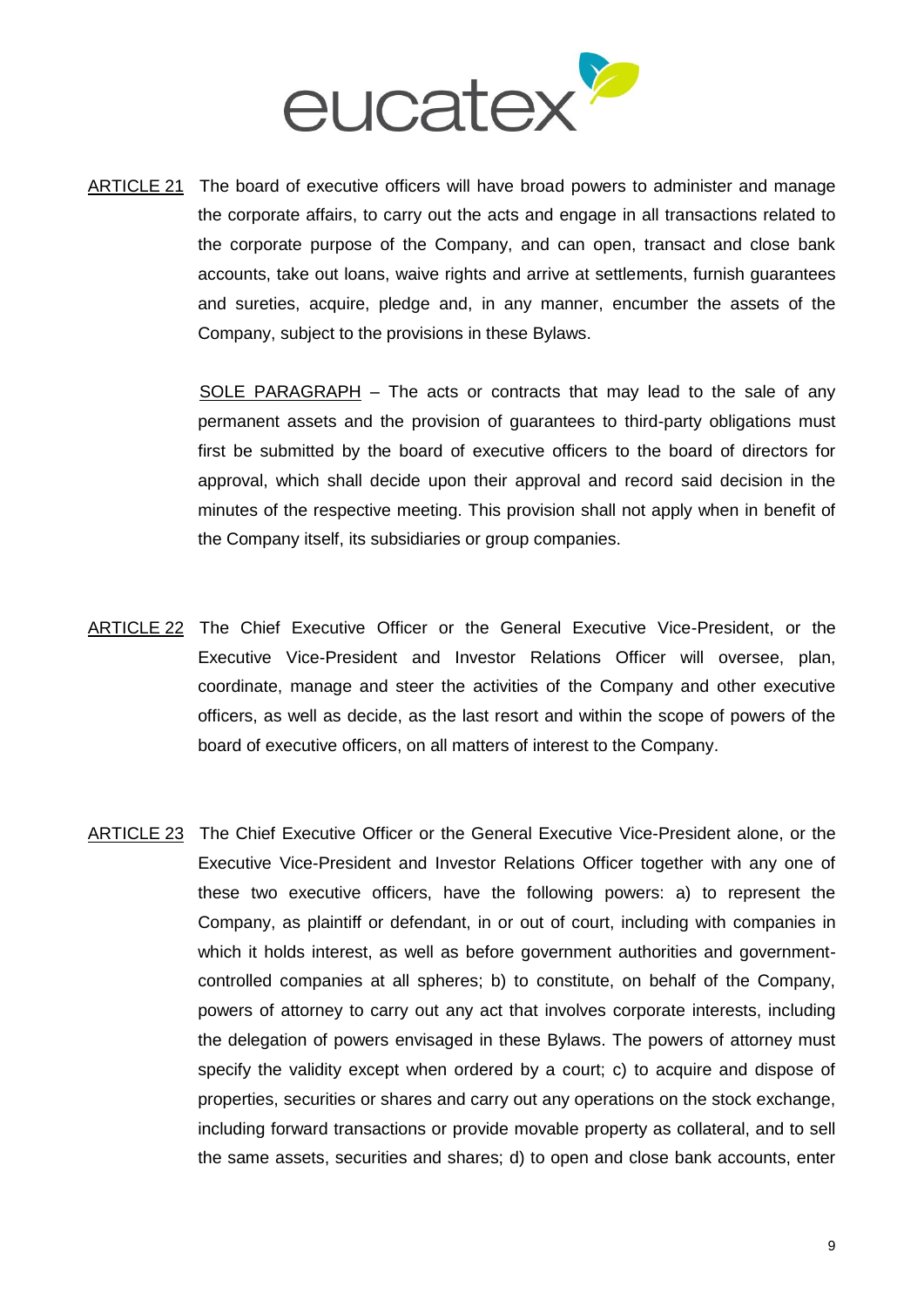

into any type of banking contracts, as well as constitute mortgage or rural, industrial or commercial pledge; e) to furnish guarantees and sureties; f) to receive or grant lease or rental of properties or of commercial and industrial facilities of the Company; g) to waive or arrive at a settlement on any rights; h) to draw, accept and endorse bills of exchange, issue, endorse and accept trade notes, except as envisaged in the sole paragraph of article 24 of these Bylaws; i) to hire and dismiss employees.

ARTICLE 24 The Company may be represented pursuant to article 23 or through an attorney-infact in carrying out the usual management procedures before financial institutions and the Caixa Econômica Federal, as well as any federal, state and municipal government authorities, the respective government-controlled companies, departments and the respective directorates and inspectorates, branches and tax offices, mixed-capital companies, the Central Bank of Brazil, Banco do Brasil and its portfolios and departments, boards of trade, police departments, the Federal Revenue Service of Brazil, the Brazilian social security institute (Instituto Nacional do Seguro Social-INSS), prosecutors and the public prosecutor's office at all levels, ombudsman offices, the Brazilian postal service company, the Brazilian airports authority (Infraero) and airline companies, telephone and communications companies, professional representation councils and bodies, trade unions, labor courts, Regional Labor and Employment Office (GRTE), customs offices, who may sign statements of undertaking, foreign exchange cover certificates, import and export licenses, opening of letters of credit for imports, issue of trade notes and endorsement of trade notes for banks.

> SOLE PARAGRAPH – The issue and endorsement of checks, receiving and giving discharge, carrying out lending or financing operations, whether or not involving banks, transacting any accounts, including bank accounts, with the exception of the executive officers who sign individually, can also be signed by two attorneys-in-fact jointly, constituted through a public power of attorney.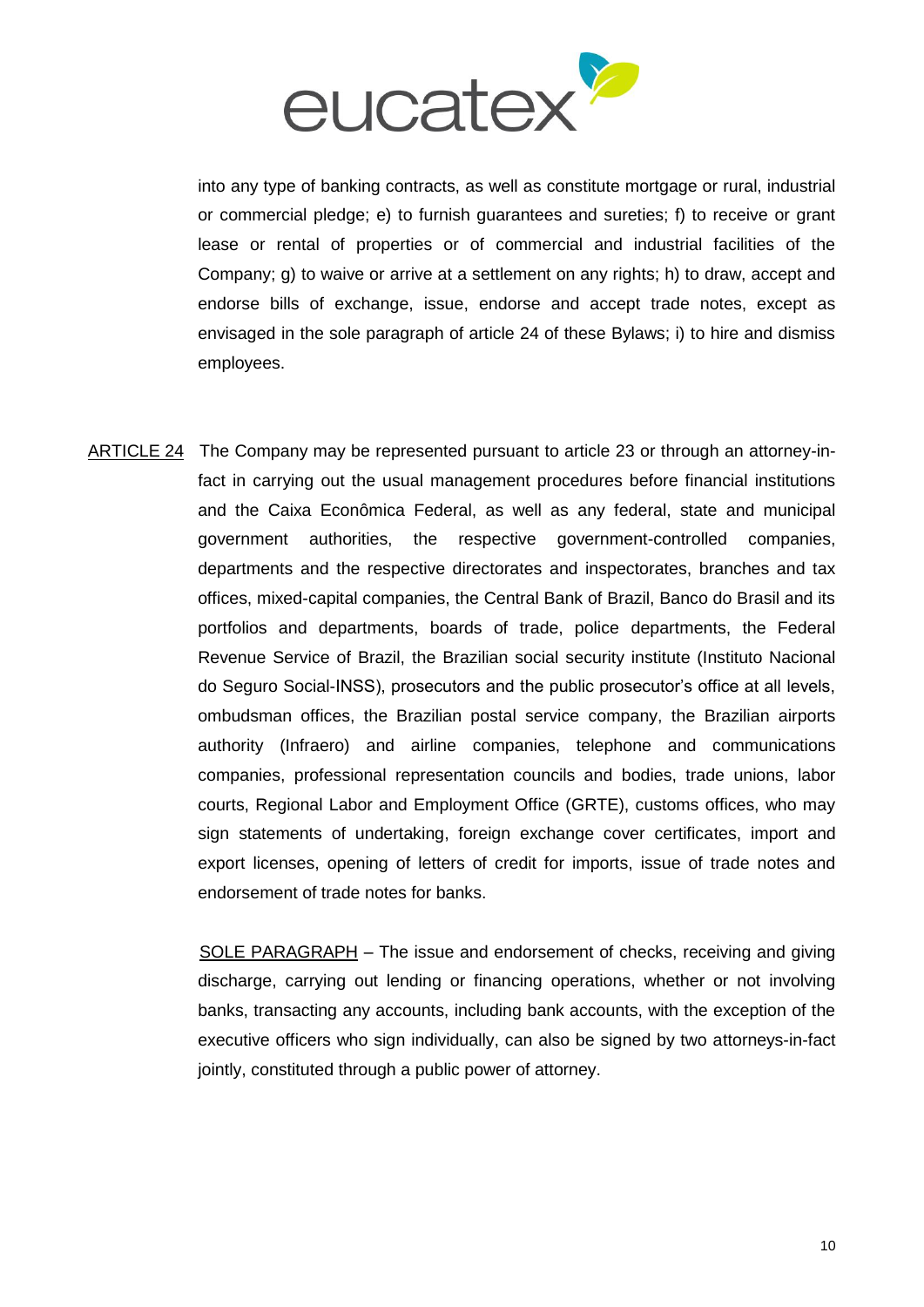

ARTICLE 25 In case of vacancy, temporary impediment or absence of the Chief Executive Officer, the General Executive Vice-President will perform his functions. In case of vacancy, temporary impediment or absence of the first two officers, the Executive Vice-President and Investor Relations Officer will perform the functions of the former during such absence or impediment, or until the next meeting of the board of directors, which can deliberate on the latter continuing to perform said additional functions or on the election of replacements.

> SOLE PARAGRAPH – In case of simultaneous vacancy, temporary impediment or absence of the Chief Executive Officer, General Executive Vice-President, and the Executive Vice-President and Investor Relations Officer, the respective functions will be performed by other executive officers, who will resolve by majority vote, with such resolution recorded in the Book of Minutes of the Board of Executive Officers, for the duration of the absence or impediment of those three (3) executive officers, or until the next meeting of the board of directors that will deliberate on electing the replacements for the term of office until the end of the term of the officers being replaced.

- ARTICLE 26 The constitution of powers of attorney will always depend on the signature of the Chief Executive Officer or the General Executive Vice-President, solely, or the Executive Vice-President and Investor Relations Officer jointly with either of these two executive officers, through which they may designate one or more attorneys-infact with powers to represent the Company in court, especially to provide personal testimony and carry out all acts of representation before courts at any sphere, for which the validity of said powers of attorney is waived.
- ARTICLE 27 The board of directors or board of executive officers can define additional functions and powers for any executive officer and all officers are bound to perform the functions defined by said bodies, as well as to assist the Chief Executive Officer in all the tasks assigned to them by him.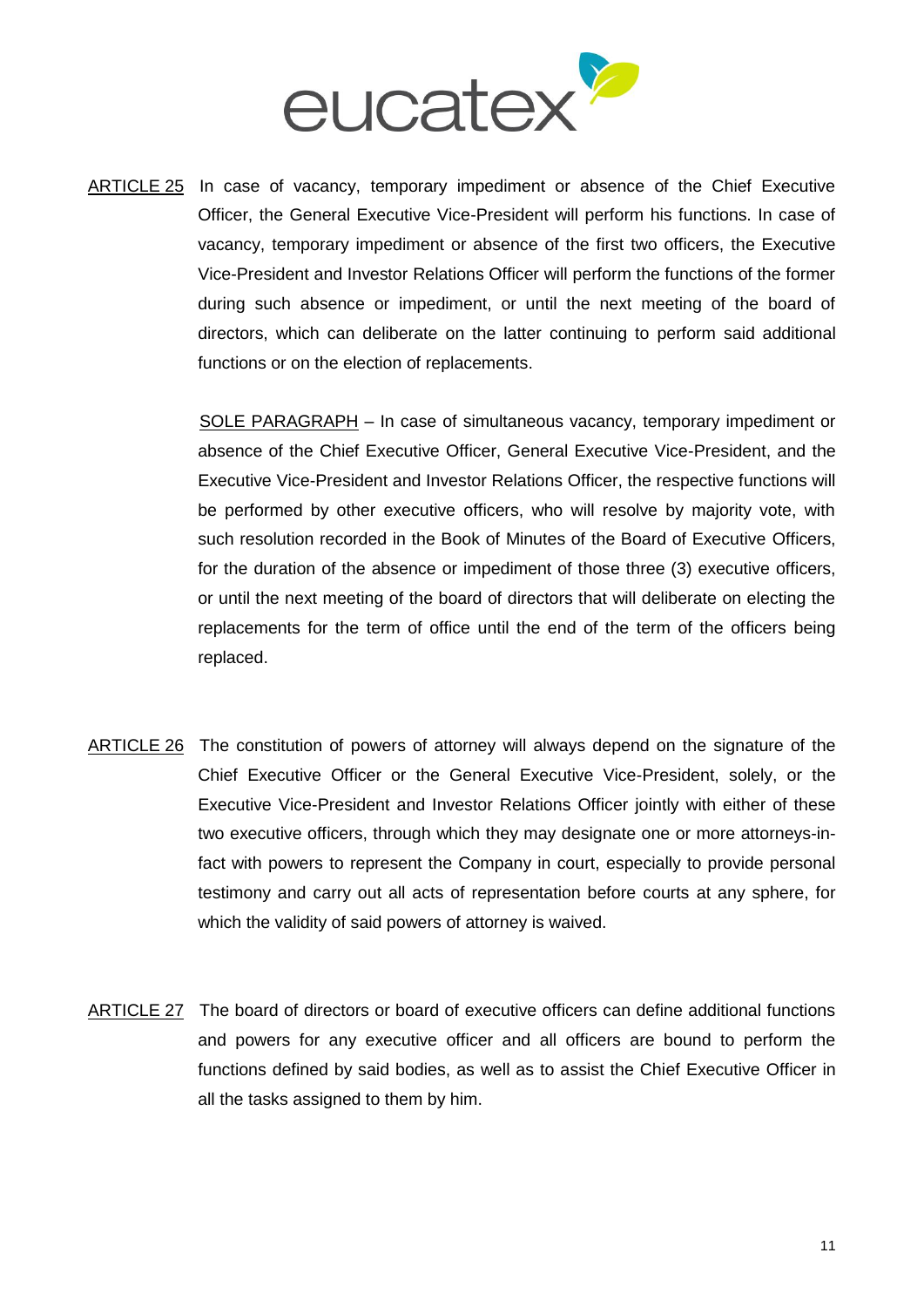

### **CHAPTER V**

### **FISCAL COUNCIL**

ARTICLE 28 The Company will have a non-permanent fiscal council consisting of at least three (3) and not more than five (5) members and an equal number of alternate members, who may or may not be shareholders, residents of Brazil, with the requirements and duties envisaged in law.

> SOLE PARAGRAPH – The fiscal council will be instituted by the shareholders meeting at the request of shareholders in accordance with paragraph 2, article 161 of Federal Law 6,404/76, and will function until the date of the first annual shareholders meeting to be held after it is established.

### **CHAPTER VI**

### **FISCAL YEAR**

- ARTICLE 29 The fiscal year shall end on December 31 of each year.
- ARTICLE 30 At the end of each fiscal year, the financial statements shall be prepared according to legal requirements.

### **CHAPTER VII**

### **INCOME ALLOCATION**

ARTICLE 31 The allocation of net income from each fiscal year shall observe the following rules:

a) Accumulated losses and provision for income tax will be deducted from the income from the year;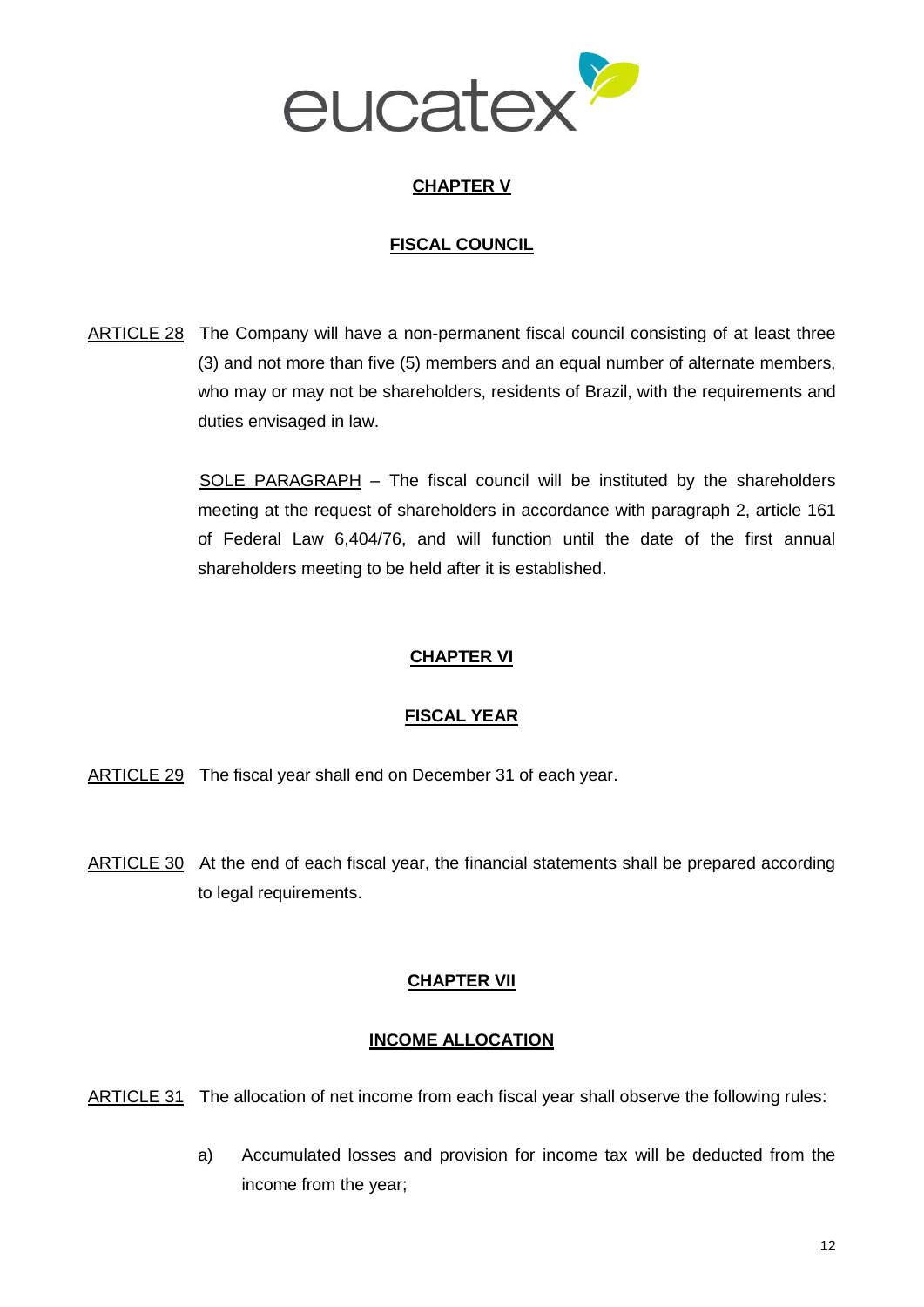

- b) five percent (5%) of net income will be allocated for the constitution of legal reserve until it reaches twenty percent (20%) of the capital stock;
- c) constitution of contingency reserve, pursuant to articles 195 and 202, item I, sub-item "b," of Federal Law 6,404/76;
- d) payment of mandatory dividends annually or semiannually, corresponding to the percentage established in article 9 of these Bylaws and calculated on the net income from the period, adjusted as follows, in accordance with article 202, paragraph 1, of Federal Law 6,404/76:
	- d.1) deduction of the amounts allocated to legal reserve, under article 202, item I, sub-item "a," of Federal Law 6,404/76;
	- d.2) constitution, realization and/or reversal of the amounts allocated to the contingency reserve, pursuant to article 202, item I, sub-item "b," of Federal Law 6,404/76;
	- d.3) constitution, realization and/or reversal of the Biological Asset Reserve, as envisaged in article 31-A of these Bylaws; and
	- d.4) constitution, realization and/or reversal of the Contingent Asset Reserve, as envisaged in article 31-B of these Bylaws.
- e) constitution, realization and/or reversal of the Unrealized Profit Reserve, pursuant to article 197, paragraph 1, of Federal Law 6,404/76;
- f) constitution of the Biological Asset Reserve, pursuant to article 202 of Federal Law 6,404/76 and article 31-A of the Bylaws;
- g) constitution of the Contingent Asset Reserve, pursuant to article 202 of Federal Law 6,404/76 and article 31-B of the Bylaws;
- h) accrual of a Reserve for Investments and Working Capital, consisting of a portion that varies between 5% and 75% of net income adjusted in accordance with item (e) above, observing the limit set in article 199 of Federal Law 6,404/76, in order to ensure funds for investments in permanent assets and additional working capital; and
- i) profits not allocated as per the previous items will be distributed as dividends, pursuant to article 202, paragraph 6, of Federal Law 6,404/76, except if the Annual Shareholders Meeting approves another allocation for them in accordance with the laws in force.

PARAGRAPH 1 – The Company may prepare semiannual or quarterly balance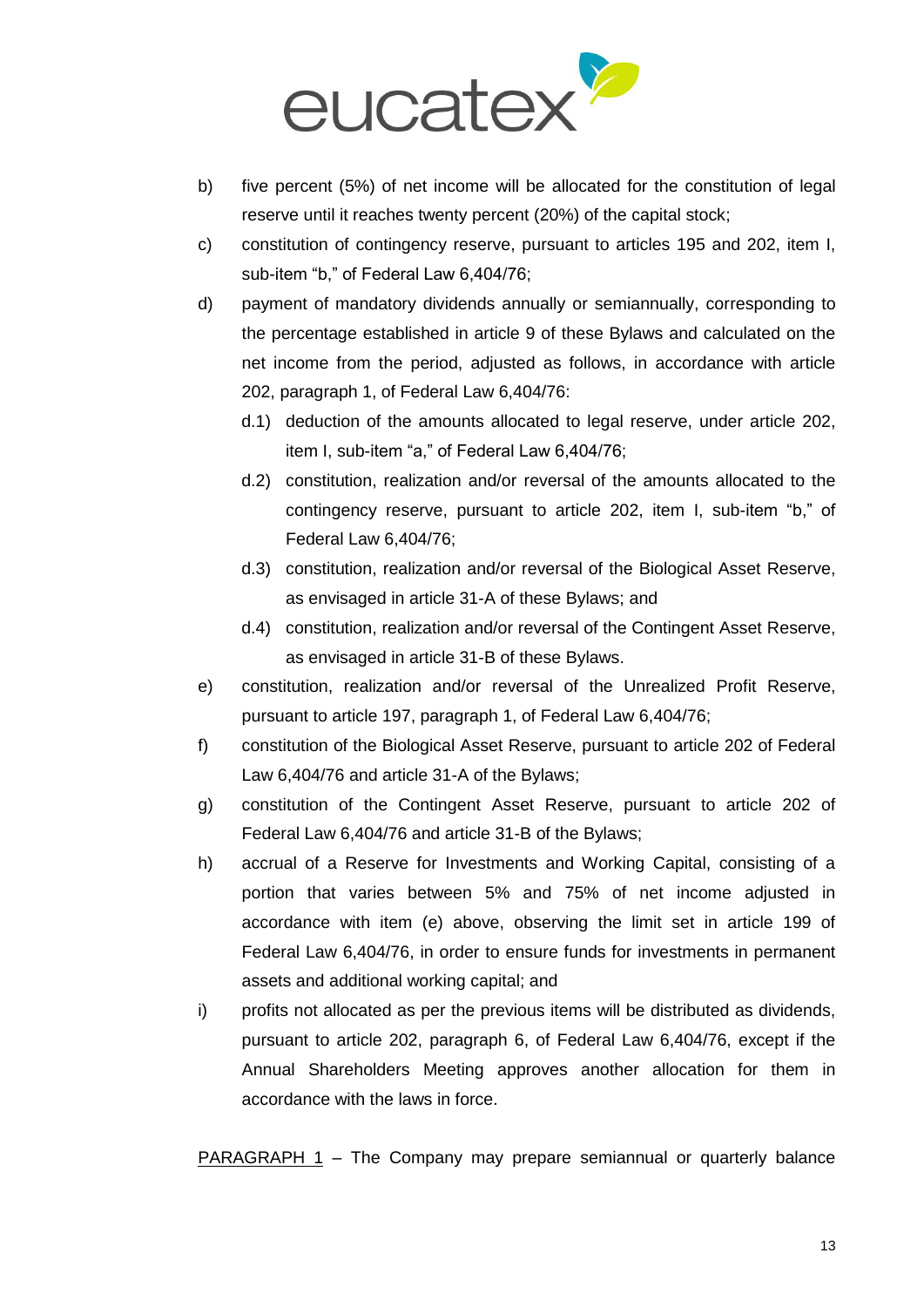

sheets or at any time of the year, subject to technical and legal guidelines.

PARAGRAPH 2 – The Executive Board may at any time advance the payment of dividends pursuant to article 204 of Federal Law 6,404/76.

PARAGRAPH 3 – Payment of dividends and distribution of shares resulting from capital increase will be done within sixty (60) days from the date of their announcement, except if otherwise resolved by the Shareholders Meeting and, in all cases, within the fiscal year.

- ARTICLE 31A In each fiscal year, the Biological Asset Reserve will be composed by allocating the net income from the respective period, net of taxes, revenue from valuation at fair value of own biological assets and revenue from valuation at fair value of the biological assets of subsidiaries (recorded as equity income (loss) by the parent company). The amount to be used for constituting the Biological Asset Reserve will be limited to the balance of the "Retained Earnings or Accumulated Losses" account after the accrual, if any, of the Legal Reserve, Reserve for Contingencies, Reserve for Tax Incentives, and Reserve for Unrealized Profits:
	- I. In case of expenses stemming from the reduction in the fair value of biological assets (own or of subsidiaries recorded through equity income (loss)), included in the profit or loss for the year, the respective amount, net of taxes, shall be reversed from the Biological Asset Reserve to the "Retained Earnings or Accumulated Losses" account.
	- II. The realization of the Biological Asset Reserve will correspond to the value of depletion of the fair value of biological assets (own or of subsidiaries recorded through equity income (loss)), included in the profit or loss of each year, net of tax effects. The realization of balances of results existing in the Biological Asset Reserve will cause the reversal of the respective amounts to "Retained Earnings or Accumulated Losses" for the purpose of allocation.
	- III. The Biological Asset Reserve shall not exceed the value of the capital stock; in case of loss in the year, and after all realizations and reversals mentioned in items I and II above, the balance in the "Retained Earnings or Accumulated Losses" account is still negative, the balances in the profits reserve shall be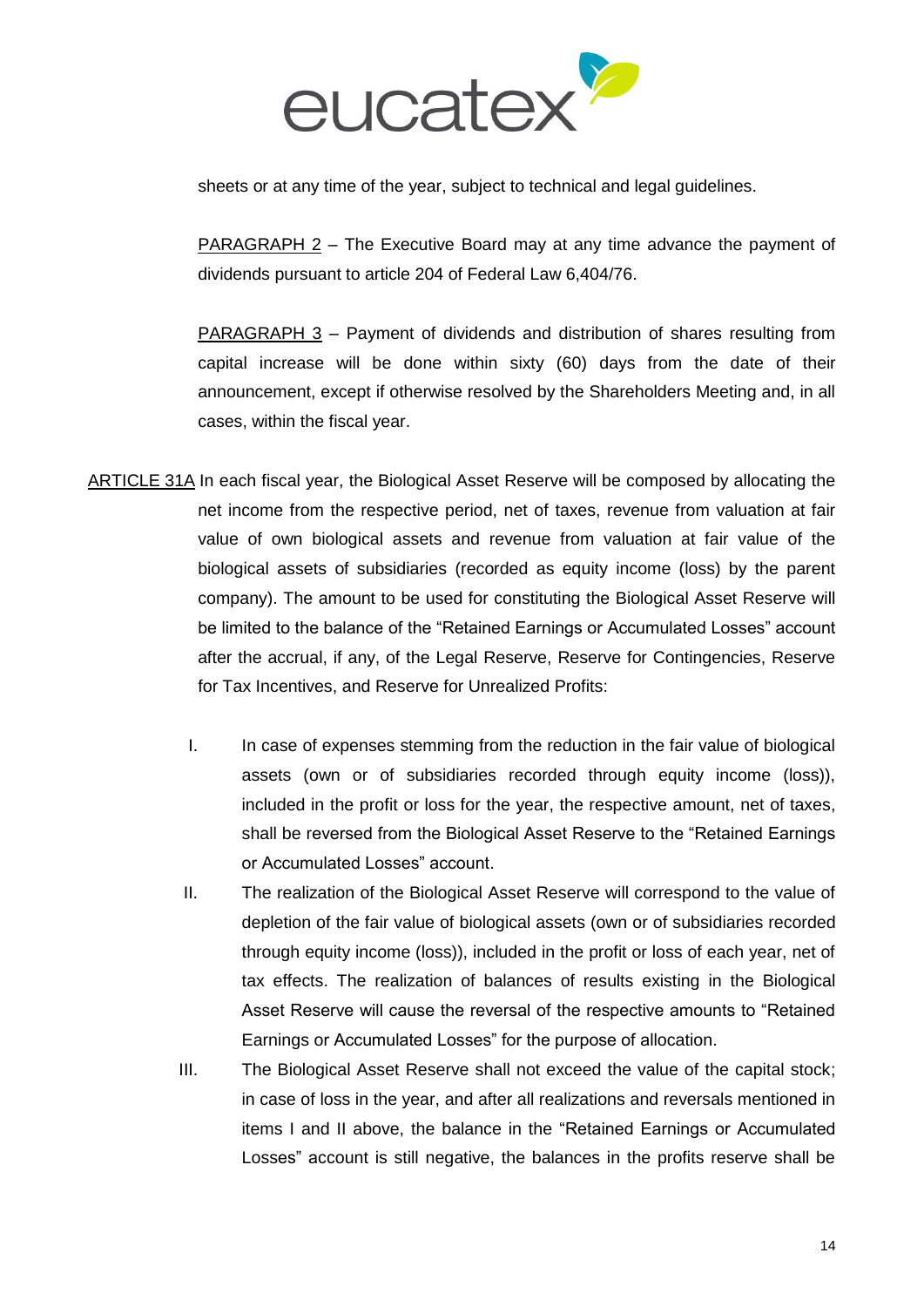

used to offset said negative balance in accordance with law, and the Biological Asset Reserve will be the penultimate reserve to be used for this purpose, while the Legal Reserve will be the last. If the balance is still negative, Capital Reserves may be used for this purpose.

ARTICLE 31B In each fiscal year, the Contingent Asset Reserve will be formed by the annual portion of net income corresponding to: (i) the amount related to the lawsuits whose final and unappealable decision generated the accounting of revenues whose term for financial realization occurs after the end of the fiscal year; and (ii) the revenue amount resulting from accounting of deferred income tax and social contribution on tax losses and the negative tax base.

> PARAGRAPH 1 – The Contingent Asset Reserve is constituted to register the balance of contingent assets, preserving the level of cash and cash equivalents of the Company considering its operational reality. The Contingent Asset Reserve can be used only for reversal to the "Retained Earnings or Accumulated Losses" account for allocation, under the terms of these Bylaws.

> PARAGRAPH 2 – The realization of the Contingent Asset Reserve will correspond to the tax credit offset amount, by offsetting via PERD/COMP or an equivalent procedure. The realization of balances of results existing in the Contingent Asset Reserve will cause the reversal of the respective amounts to "Retained Earnings or Accumulated Losses" for the purpose of allocation.

> PARAGRAPH 3 - The Contingent Asset Reserve shall not exceed the capital stock amount.

ARTICLE 32 By a resolution of the board of directors, profits may be distributed to shareholders by way of interest on equity, as envisaged in article 9 of Federal Law 9,249/95 and other relevant laws and regulations, which, once distributed, can be calculated towards mandatory dividends after deducting the withholding income tax.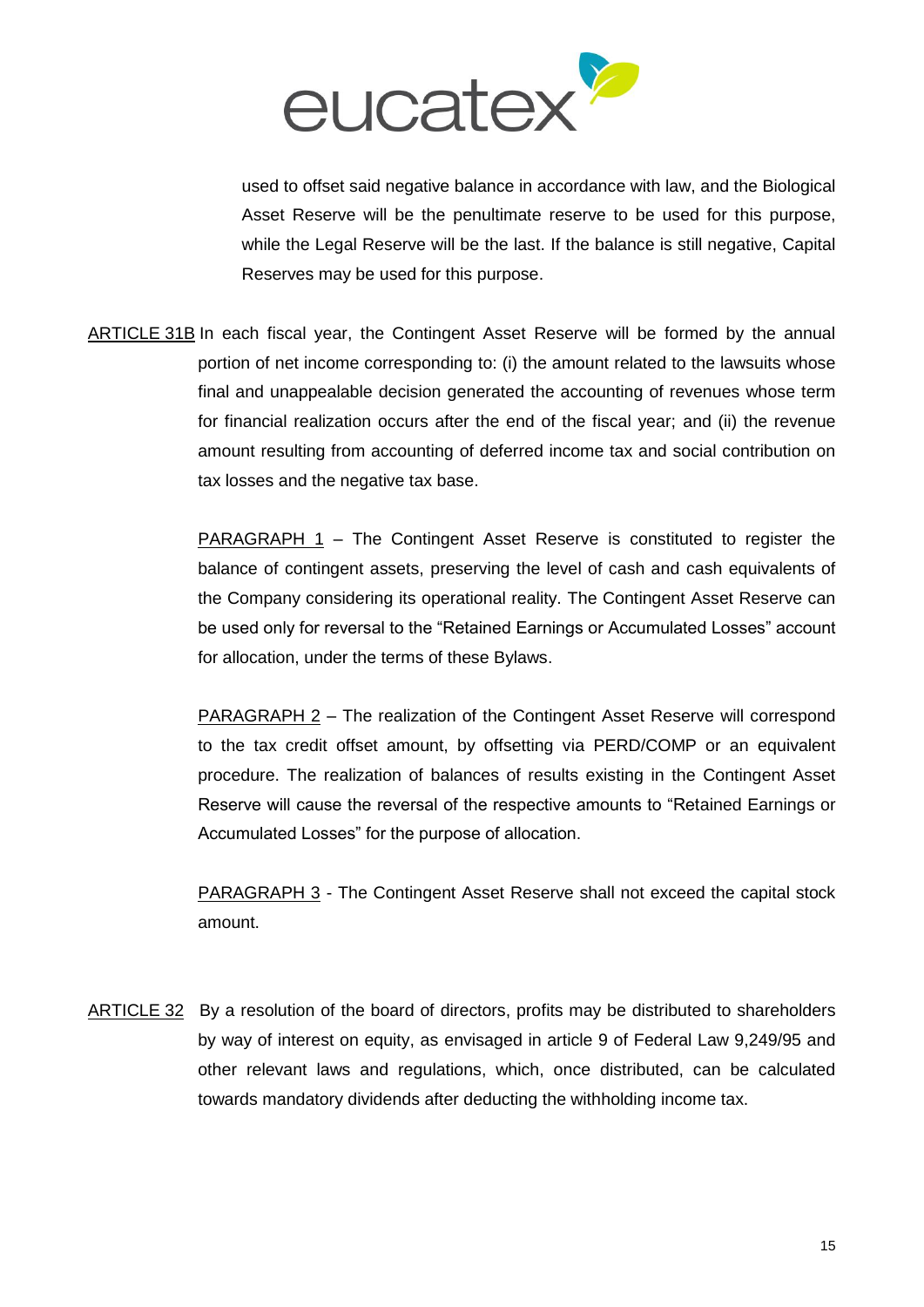

### **CHAPTER VIII**

### **LIQUIDATION**

ARTICLE 33 The Company will be liquidated in the events envisaged in law and the shareholders meeting will determine the method of liquidation and elect the liquidator, while the fiscal council shall function during the liquidation period and fix its compensation.

### **CHAPTER IX**

#### **FINAL AND TRANSITORY PROVISIONS**

- ARTICLE 34 The Company should prepare, disclose and submit to the B3, the Policy on Trading of Securities issued by the Company, which will apply to at least the Company, the controlling shareholder, members of the board of directors and the fiscal council, when instituted, executive officers and members of any bodies with technical or advisory functions created pursuant to the Bylaws.
- ARTICLE 35 The Company should prepare, disclose and submit to the B3, the Code of Conduct that sets forth the values and principles guiding the Company and which should be preserved in its relations with managers, employees, service providers and other persons and entities with whom the Company maintains relations.
- ARTICLE 36 In case of delisting of the company, the Company or the controlling shareholder, as applicable, must carry out the public tender offer for shares.

PARAGRAPH 1 – The controlling shareholder should carry out the public tender offer for the shares held by other shareholders of the Company: (i) in case of delisting from the Level 1 corporate governance segment of the B3 so that the shares of the Company may be registered for trading outside Level 1 of the B3; and, (ii) in the event of corporate reorganization whereby the resulting Company does not